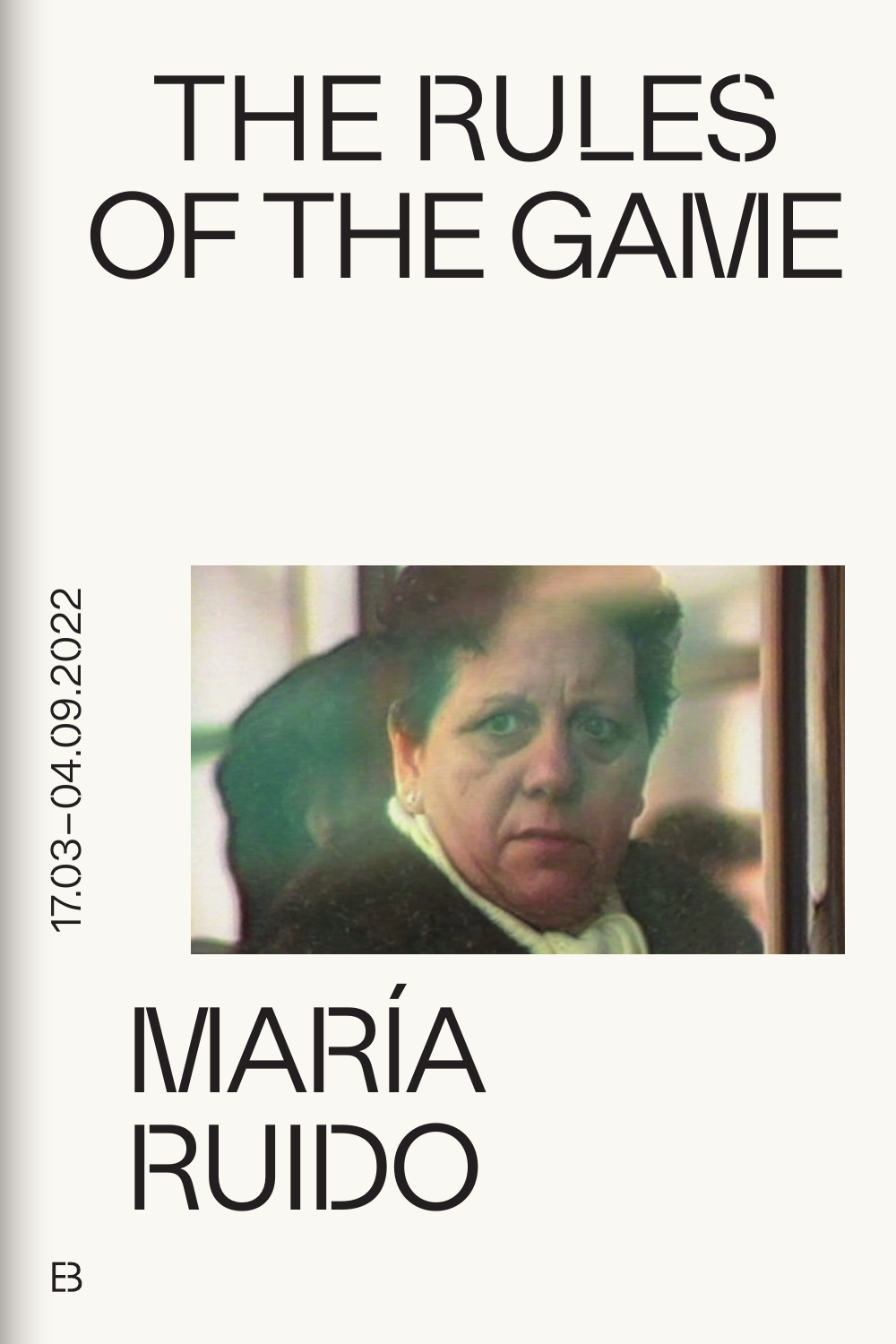# DISPOSSESSIONS SILENCED Imma Prieto

I am unaware if a recollection can be created from an expecting presence, a youthful gaze challenging silence without wishing to. Perhaps we could imagine a young girl, sitting at a table in small, humble dining room. A girl having a snack after getting home from school, before doing her chores. A girl who observes in silence, who does not speak too much to avoid bothering anyone. Around her, daily life continues: a woman gives her something to eat, overwhelmed with dinners, lunches and the laundry. The woman could be her mother, or another mother, especially if her mother is working in one of the factories on the limits of the industrial area. This girl has been raised amidst other people's conversa tions, aware of how expensive it is to live and the harshness of working conditions. Over the years, that girl could be educated in other places and spaces where the home had come into contention. Her gaze could come to rest on other bodies and languages. Her certainty was to be inhabiting other lives that were different from those that had seen her grow up in everyday domestic spaces.

"The Rules of the Game" is the name of the new work that the artist María Ruido has presented in dialogue with the writer Brigitte Vasallo. This audiovisual installation invites viewers to occupy or inhabit (depending on the previous experience of each individual) a space where we encounter an interchange of memories, referring without qualms to the concept of social class. Just as well, the exhi bition includes various works that María Ruido has created over her career: *La memoria interior* [The Inner Memory] 2002), *Tiempo real* (Real Time, 2003), *Ficciones anfibias*  [Amphibious Fictions] (2005) and *ElectroClass* (2011). The exhibition is complemented by various of the scripts of her films, with a diagram created specifically for this show and

María Ruido, *ElectroClass*, 2011 (video still). Courtesy of the artist and Galería Rosa Santos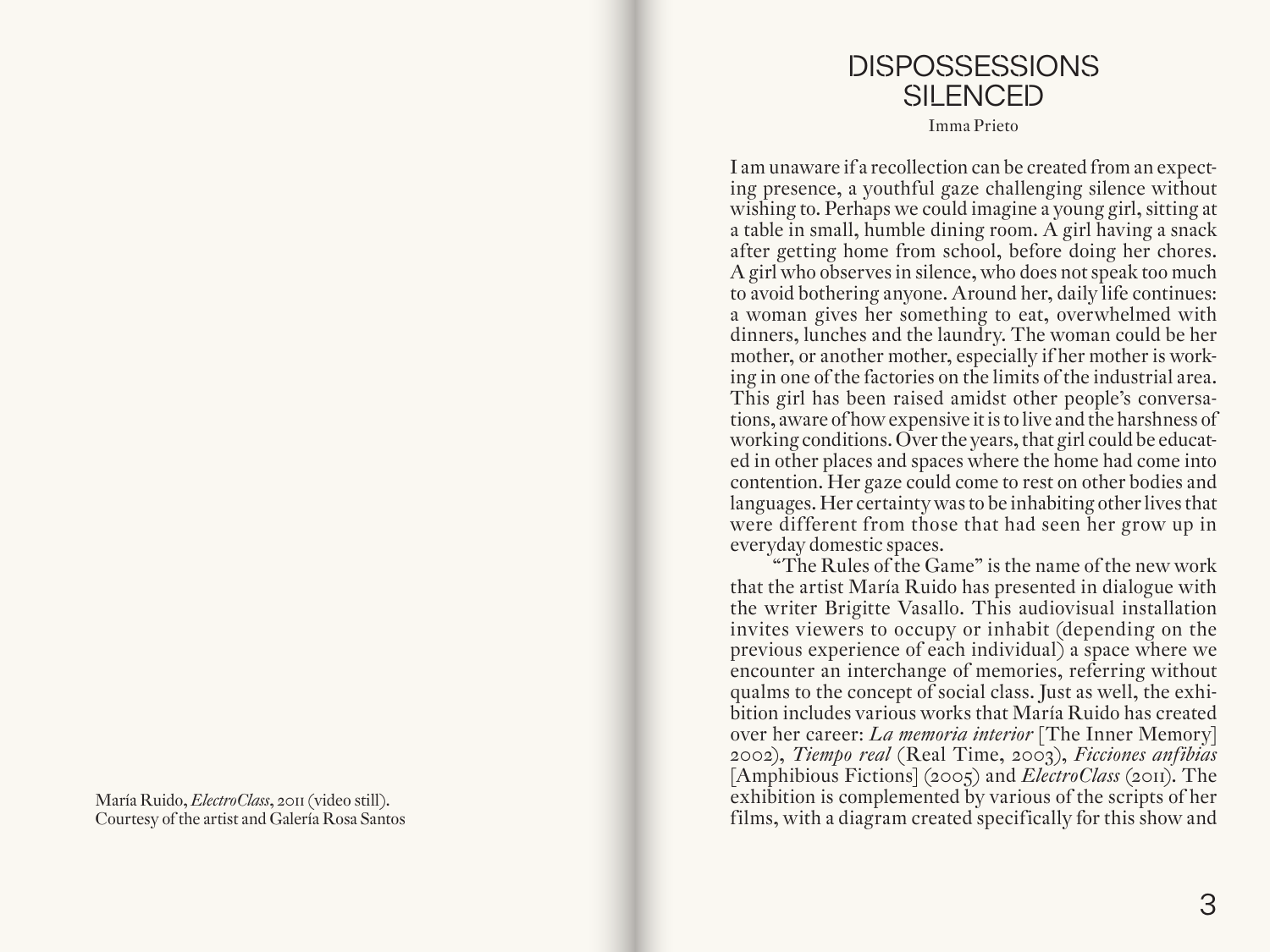the intervention of some of her collages in public space. The overall body of work allows us to ref lect in greater depth on the need and timeliness of continuing to speak about social classes, and what it means to move within a perverse space that leads to class being dispossessed.

In the context of this subtle distinction, multiple modifications have been developed that point to declassing as a way to survive in a world that requires you to censure other bodies that have accompanied you. The dispossession of something that feeds your origins is obligatory if, in returning what others never had, you are obliged to uphold that gain (here we find an initial contradiction), understood as a promise or a threat: "You must live the life that I never had." Declassing does not only involve enjoying other economic and social conditions, but also means assuming a certain normativity that cuts short the possibility of internal movement, blinding and cancelling something that belongs to you. Gesture and language must correspond to a new performativity of a fully political nature, speaking of the place you are called on to occupy.

Throughout history, the norms that have objectified our bodies have undergone transformations, however much the female body is the place where all kinds of disquisitions, judgements and prejudices continue to be bound. It is worth pointing out that these codes have not always been the same. It is quite different with the criteria that have configured them, given that judgement, whether conscious or unconscious, has not always been the same. What has not varied is that these normative ontologies automatically determine what bodies matter. They have done this, in spite of all variables, as if each time a kind of absolute truth, an unquestionable mandate, were made available. This is the decision that continues to hold sway over the decisions of a small few, those who have the power to decide who and what matters, and what canon is meant to dominate in certain groups and communities.

The relationship of the body with its surroundings, with itself and with other bodies, is a form of relational management that implies and is constituted on the basis of certain social norms. Assuming the differences between some and others could even come to be evident. Yet what happens when you no longer belong to something, yet will never belong to something else? What place do these bodies occupy? How might we defend the loss, or just as well the non-site?

Ruido and Vasallo introduce us into an intensely intimate dialogue, where the lack of a recognised territory of one's own, one that is given, could come to provoke loss and pain. Their gestures and words are melded together and find each other, knowing how to incarnate a new entity that is able to allow leeway. A space that assumes the performative displacement that is related to identity and which, therefore, is likewise terribly vulnerable and fragile. We refer, therefore, to encountered and confronted presences, thus constituting a new place, a place from where showing means to be almost without conditions.

#### *Bibliography*

- Butler, Judith; Athanasiou, Athena. *Dispossession: The Performative in the Political*. Cambridge: Polity Press, 2013.
- Haraway, Donna. *A Cyborg Manifesto*. Minneapolis: University of Minnesota Press, 2016. See <https://warwick.ac.uk/fac/ arts/english/currentstudents/undergraduate/modules/ fictionnownarrativemediaandtheoryinthe21stcentury/manifestly\_haraway\_----\_a\_cyborg\_manifesto\_science\_technology and socialist-feminism in the ....pdf>

Vasallo, Brigitte. *Lenguaje inclusivo y exclusión de clase*. Barcelona: Larousse, 2021.

Zafra, Remedios. *Ojos y capital*. Bilbao: Consonni, 2018.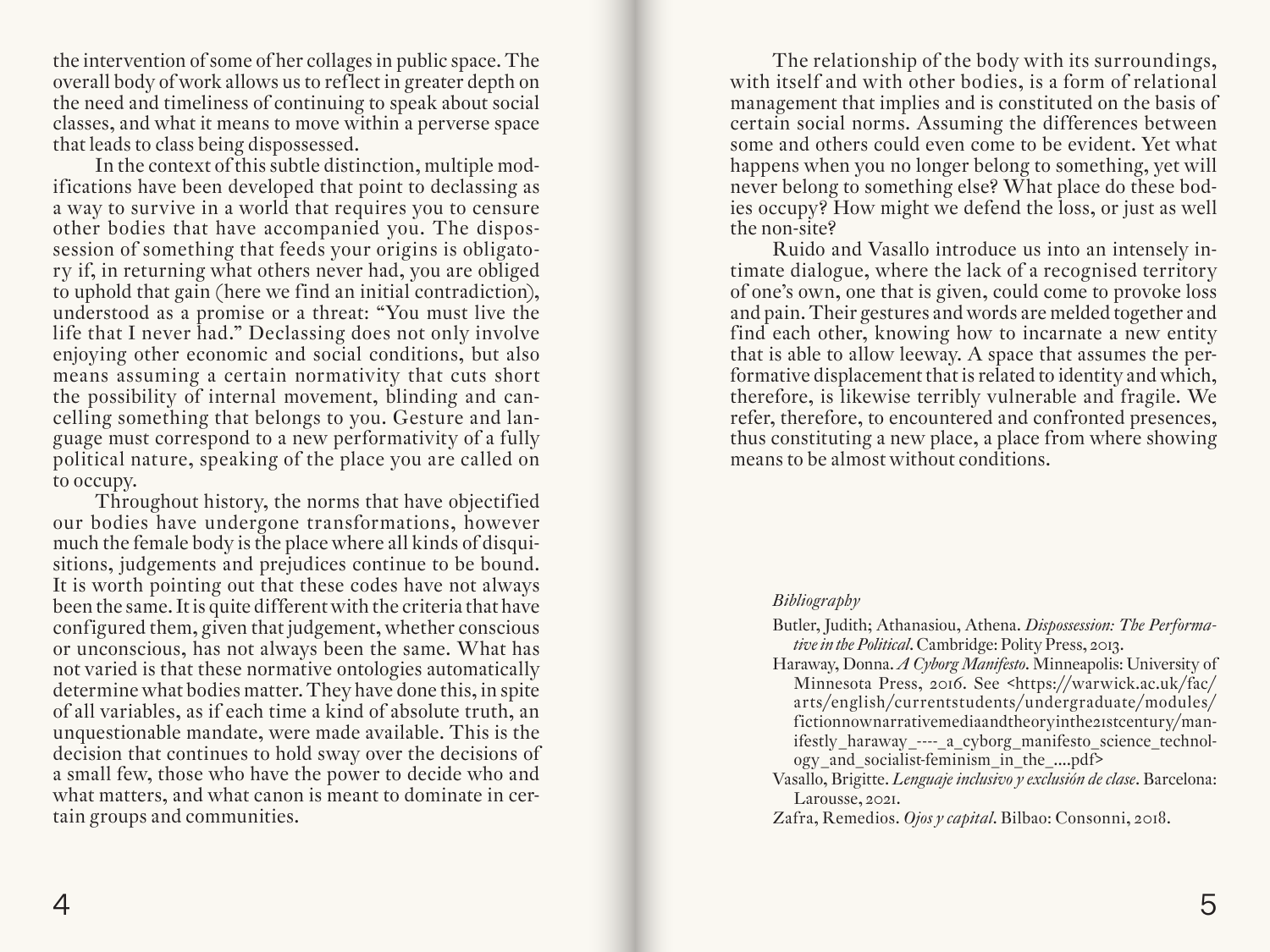# NOTES FOR THE SWAMP [CARTOGRAPHIES BASED ON MARÍA RUIDO]

Brigitte Vasallo

#### Avtar Brah says

The word diaspora refers to a "dispersion from" and thus expresses the notion of a centre, a locus, a "home" from which the dispersion takes place. What distinguishes a diaspora from a journey are the circumstances of the departure. Not just the who, but the when, how and why. A diaspora is a process of History.

Between 1950 and 1975, six million people in the Spanish State abandoned the country life in exchange for urban capitalist modernity, transformed into unskilled labourers, foreigners, illiterates, hicks. Their locus, their home, their origin lacks geographical continuity, a demonym: they don't come from a space but from a concept, from a way of life and a belief system that disappears with their exodus, with their migration.

The historical circumstances of this process are inscribed within the framework of a war waged against the peasantry by the oligarchies and major landowners empowered by the Francoist military regime. Following the fall of the European fascist project at the end of World War II, the regime was left isolated from the international community; but a turn in its economic policy became the cause and consequence of new alliances that favoured its unusual and unexpected survival. The result was the overwhelming influx of liberal capitalism and the extinction of communal forms of social organisation that failed to adapt or were incompatible with the newly imposed system.

Correction: The historical circumstances of this process are inscribed, therefore, within the framework of a war waged against the peasantry by the oligarchies and major landowners empowered by the Francoist military regime and with the support and consent of the international community.

## Footnote

The relationship between the forms of intergenerational violence experienced in mutant families as well as the violence of expulsion, of the transformation of bodies into proletarian bodies and of the imposition of the National Catholic sex/gender system on peasant gender forms have not yet been studied.

# Interlude

[*ElectroClass*] Workers have been co-opted. Their decline as a class was planned: consumers, homeowners. For the first time, their sons and daughters may not have to face the same backbreaking and destructive jobs they did. The working class becomes a place they want to leave. And why would they not want to leave it? Why should they have to try again, after swallowing so many defeats?

## If I were free, I would write

Being almost a minor during the toughest decade of the Franco regime, Delfina Vasallo left Chandrexa de Queixa, 72 km from Xinzo de Limia, to go work as a servant in Paris: a language, a border and 1,410 km away from her village. I don't think she knew how to read or write, skills that she displayed years later in a hesitant, shaky way, and that she perhaps acquired in Paris.

She who eventually became my mother used to say: Madame Charmat taught me to cook and use cutlery. Frédéric Charmat, the boy who grew up under her care, was an artist. I have a painting of his in my house, the only material thing I keep of my mother's, apart from the features of my face, which (they say) are also hers. I was born when my mother thought she was returning to Spain but, due to a lack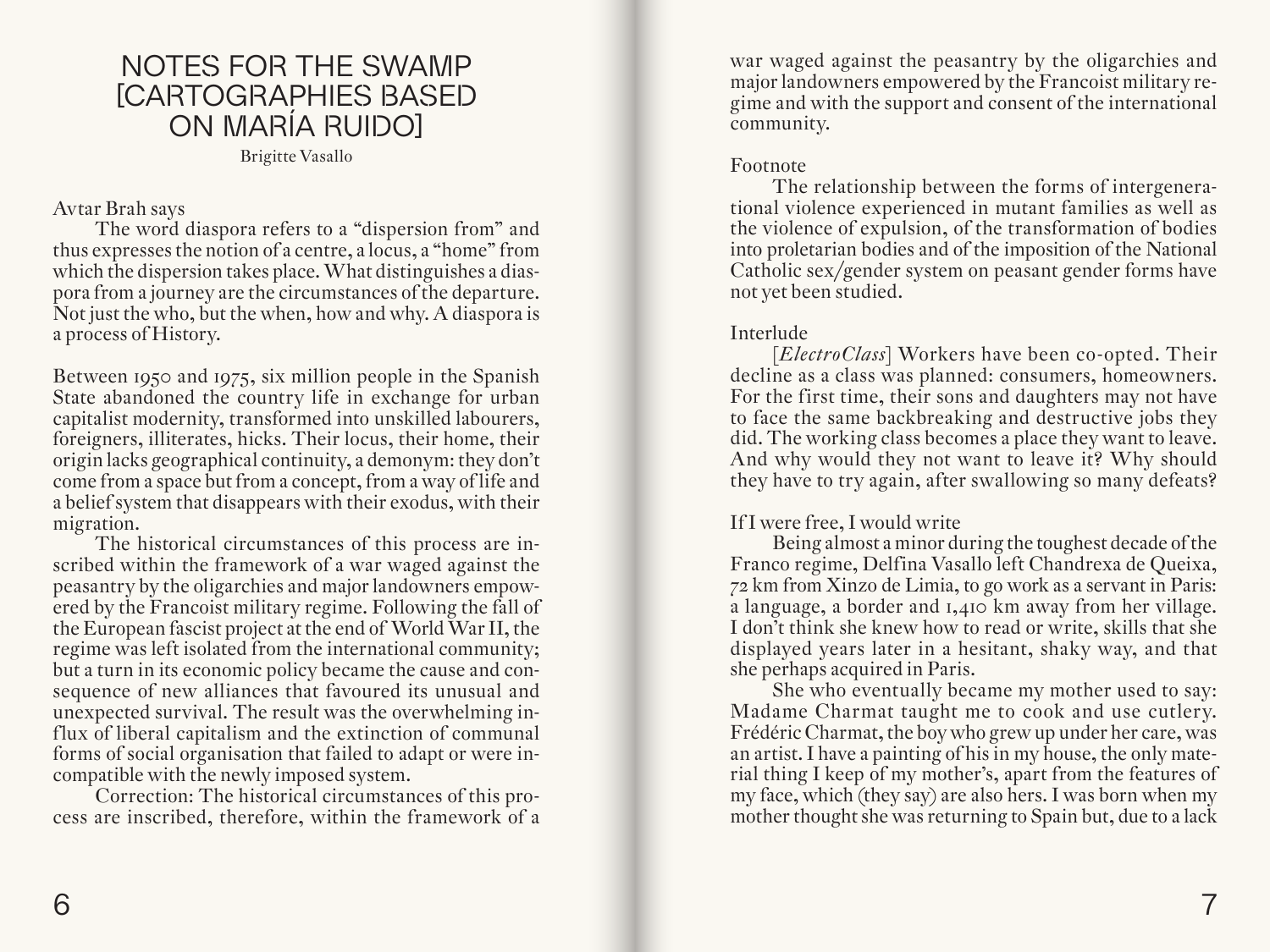of information, chose to settle in Catalonia. To a language, a non-administrative national border and 984 km from Chandrexa de Queixa. This miscalculation, this ignorance, condemned her to continue being an emigrant even after her return. To be a foreigner even when she had made the decision to stop being one.

All this banishment we carry with us is little more than that: a mistake, a miscalculation of just a few hundred kilometres.

In 1963, Dolores Ruido left Xinzo de Limia, 72 km from Chandrexa de Queixa, to go and wrap chocolates in a factory near Hamburg: a language, a border and 913 km from Paris. Her story is collected in the film *The Inner Memory*. María Ruido, her youngest daughter and director of the film, grew up in Xinzo under the care of her sisters and brothers.

When we met, Maria said to me: nós as duas somos o mesmo: ti creciches con nai mais sin terra, eu crecín con terra mais sin nai<sup>1</sup>.

Identifying with the other through a certain longing is a form of home.

What we are not, says Marlene Wayar, defines us as much as what we are.

And Mayte Martín sings: the footprint's been erased from the sand, but the pain remains, and that can't be erased.

Country life is the phantasmagorical alterity of urban modernity, the reified and dehumanised otherness, the construct created to establish an opposite, without an identity beyond its function as an antithesis. Country folk are portrayed as sub-human, as humanity in the process of becoming humanised, without a valid political voice or recognised agency. Country life is portrayed as undesirable, and

1. "We're both the same: you grew up with a mother but without a homeland, I grew up with a homeland but without a mother."

there's only room for a narrative of self-hatred, of rejection and of being grateful for overcoming that state.

The forms of thought and transmission typical of this context are resignified and ridiculed: speech becomes an accent and orality becomes illiteracy. The only valid procedure is that of the bourgeoisie: gender norms, the refinement of the body, of gestures, the way of dressing, walking, aspirations, dreams, the way to fuck and with whom you should or shouldn't, words, the tone of words, topics that are valid and those that are taboo.

(The bourgeoisie, by definition, don't talk about money, sex or death)

The country, the rural, is a problem to be solved by the logics of urban modernity, enlightened, as a higher form of life. The poverty of that specific field is understood as "the poverty of the country", an essential quality of peasant life and not an accident related to industrial capitalism, the lack of access to mechanised means of production and the economic macro-processes that make autonomous forms of subsistence impossible, unless they are marginal.

Both spheres, urban modernity and country life, are constructed as exclusive. And that same construction process makes them *de facto* exclusive. All that which we call culture becomes urban heritage. And ends up in the hands of the dominant classes in and of the urban, who create their own norms of access and belonging. They control the means of production of culture. Workers, when they come to produce culture and not only to consume it, do so based on the logic of alienation.

#### Avtar Brah says

In diasporas, the circumstances of arrival are as important as those of departure. What I refer to—she says—as "diaspora space" encompasses the diasporic community and the non-displaced communities, the relationships that are established between them, as well as the relationships that are established between different diasporas.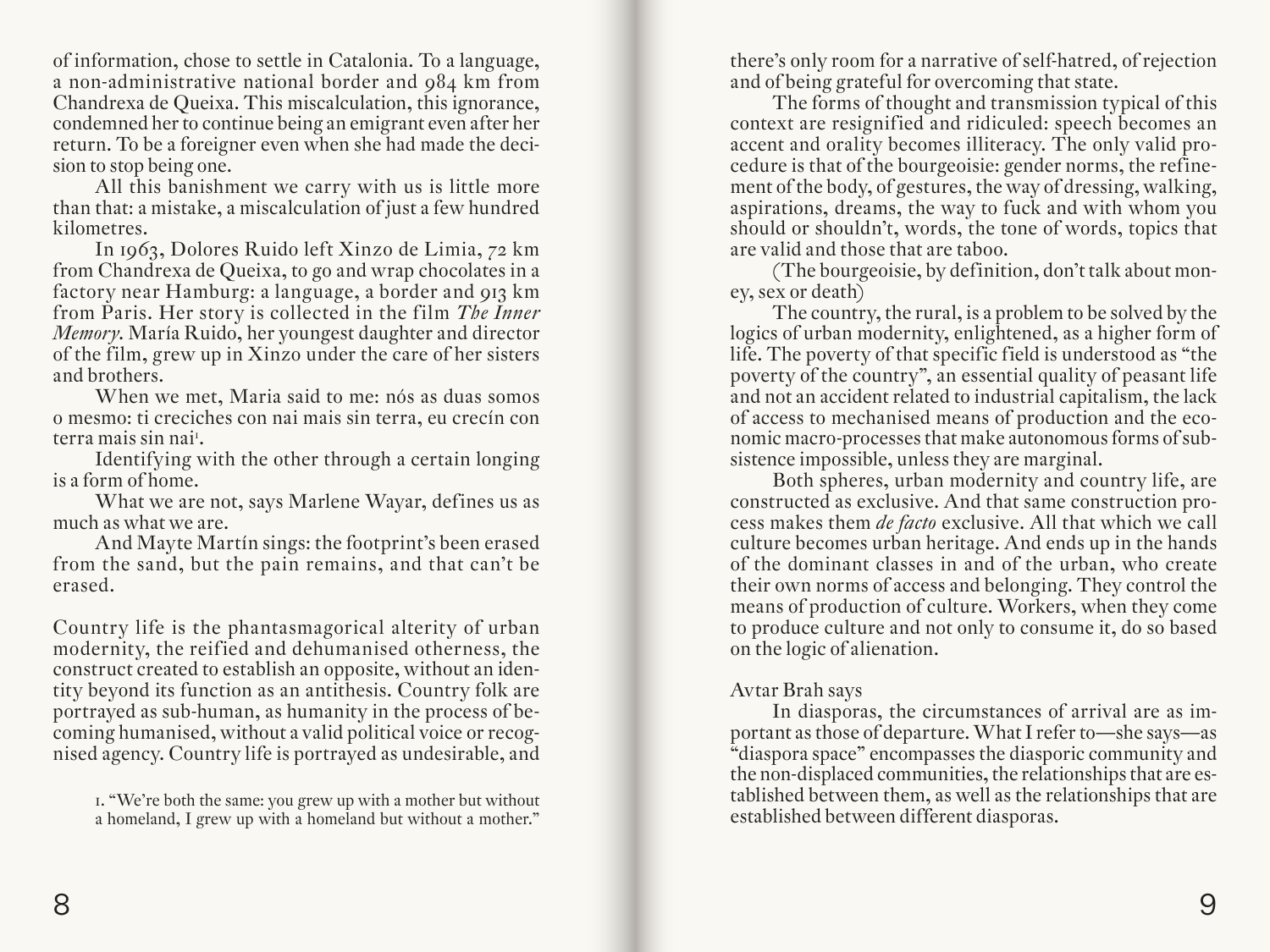Regardless of the place we ended up in, I call this expulsion from the countryside under the Franco regime the *Txarnego* diaspora. I call it this to give it a name that's grotesque, to give it a name that sounds bad, to give it a name that doesn't hide the violence, that doesn't bow its head, that embarrasses the master (for once): may his head hang in shame every time I pronounce it. What I call the *Txarnego* diaspora stems from a place that is ontological. Dispersion transforms us into a polycephalic monster with unequal heads: what we are and what we aren't in our arrivals to Catalonia, Madrid or the Basque Country, Germany, France or the United Kingdom, Argentina, Mexico or Brazil.

In the "diaspora space", to complete the map, the cartography—to continue with the nomenclature proposed by Brah—we must also include the populations that stayed in our places of origin, bearing the emptiness of our absence.

#### Interlude

[*The Inner Memory*] Today, when I got home, I felt like a foreigner; I'm already a foreigner, as a condition, as a debt.

## Avtar Brah says

The concept of diaspora places the discourse of *home* and *dispersion* in creative tension, inscribes a desire for a home while criticising discourses that speak of fixed origins.

The diasporic fact tests the diaspora's journey and overwhelms the generation in transit. Us daughters of the diaspora continue to move towards the aspired being, towards the promise, towards the future that was imagined the moment we left our original world behind. If our community was broken up in order to progress, we must progress, because the sacrifice has been enormous. The board is laid out and all we have left is to play.

The imagined being is someone who has left their subordinate status behind.

What is the opposite of subordination?

What I refer to as the memory of hunger is a legacy as present and as tangible as the legacy of an illustrious surname. The shame attached to the memory of hunger is as consequential as the pride of the (speculative) accumulation of symbolic capital. We pay the debt we carry with social mobility, that's our condition: the obligation to continue the path that leads us away from being subordinate.

The ruling classes don't know they are dominant.

They know.

The ruling classes don't know that their dominant status operates in all gestures, in all relationships, at every moment. It's not due to a lack of information: they don't know because they simply don't care. They don't know because not knowing is part and parcel of domination. There's a neutrality similar to that of manhood and whiteness. There's a transparency, a silence. That which isn't named is that which exists the most, seeing as it doesn't even need to be named. To enter the space of the ruling classes, their physical space, the space they've created for themselves, for their own class validation and reproduction—the museum, the academy, the literary cocktail party or literary encounters in general—entering that space is an exercise in the dissimulation of oneself and the dissimulation of that space's violence. Every surname is an insult. The last names of the persecutors who greet you as if they were your equals knowing well that they aren't, and they brand the deep imbalance with fire, with that pantomime. Because I, to be an equal, can't be me. And they, to be equal to me, would have to cease to exist.

## If I were free, I would write

There are squats that are full of daddy's girls and boys, who hate daddy and want to stand up to him. The bourgeoisie is so fucking self-referential and takes over all spaces. To access theirs you have to disguise yourself; to inhabit the resistance you have to pretend you don't recognise them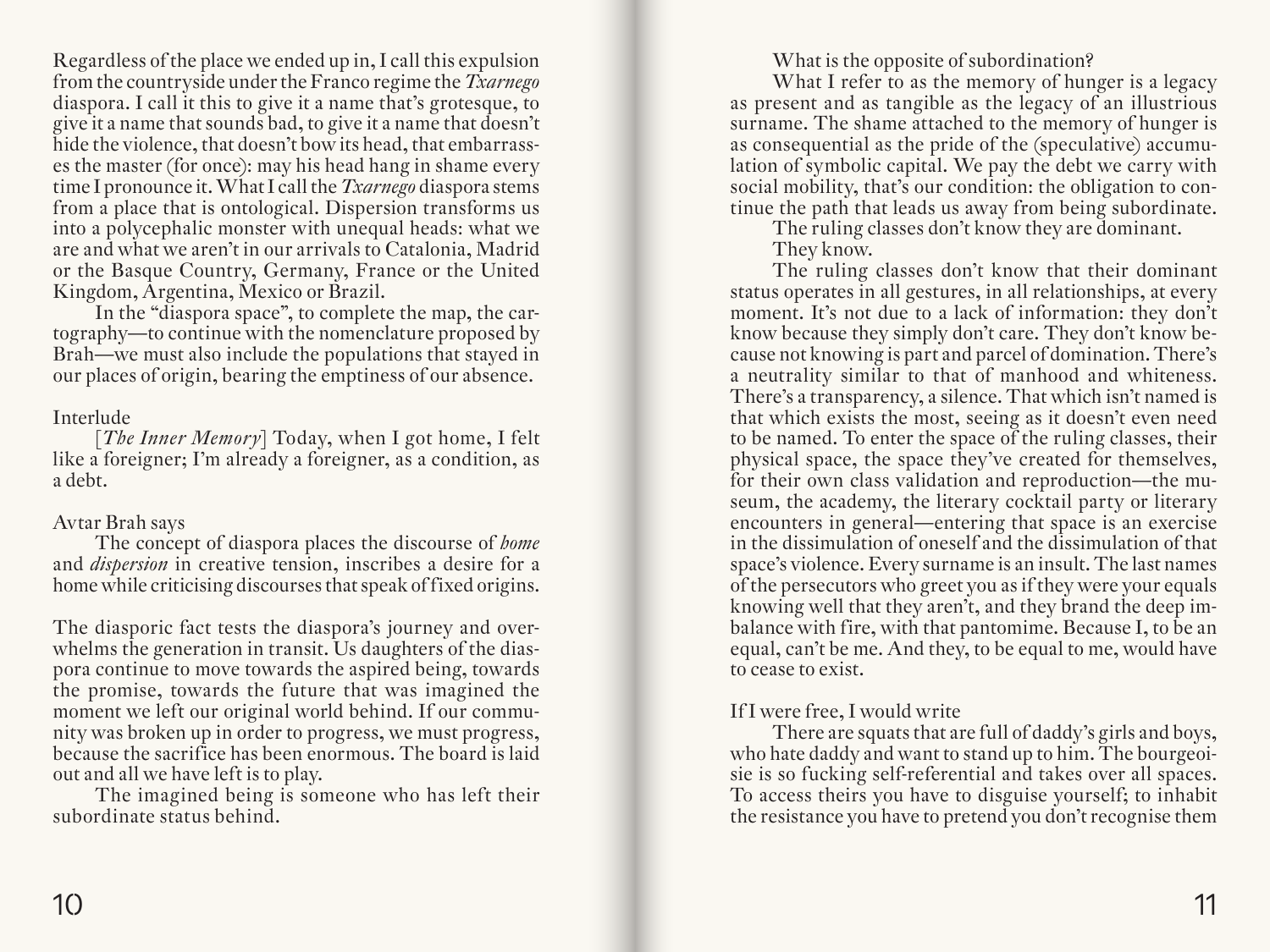when they dress up as you. Bite the bullet. Hide what you know and what you see. Make yourself docile.

Smiling is a disturbing form of subalternity.

There are squats that are full of daddy's girls and boys, who hate daddy and can't stand spelling mistakes.

These squatters smell different. It's not a smell: it's an intuition, a sound, ways that endure, that are felt in the way of entering a room, of sitting down or getting up from a table, of taking the floor or letting it go, of looking or not looking.

The opposite of subordination is that smell. To abandon the subalternate condition is to notice that smell, despite the dissimulation. It's hating that smell. The ruling classes pretend in squats as I pretend in the museum, but their lie is applauded and mine is humiliating. It's the continuation of a historical humiliation.

That's the logic of subalternity, and its opposite is illegal.

I discovered that stench of authority in the gestures of the woman who owned the house where my mother cleaned, in the bank employee who got annoyed because my father didn't know how to read, in the teacher who was displeased by my accent my cadence my clothes my ways the tone of my voice or the volume of it. My roughness that still drags the earth under its nails. And that silence that descends when you walk into a work meeting where you're the only one who wasn't at the christening at the graduation party at that dinner that secret meeting between lefties who meet in secret places to talk about secret leftist things.

And on top of that, sporting those looks, that make-believe peasant body, those cheap clothes.

And that shitty last name.

But the silence betrays you. No matter how much you stop showering, you smell fucking clean.

#### Interlude

[*Amphibian Fictions*] I can't find a better image than that of an amphibian to define the adaptation of workers to

changes in the production system. Nothing's more similar to a woman who traverses through her long day between salaried work and invisible work than the different forms of amphibian breathing and, in the best of cases, cold blood.

Alba Solà Garcia says

We can understand the expansion of European capitalism within its own borders as a process of colonisation, tracing the history of domination and subalternisation of an otherness that includes the communal peasantry. Thus, European capitalism, from its beginnings to the present, has carried out the domination, annihilation and erasure of identities, cultures and *other* forms of life; that is, different forms of production and reproduction, to establish a single system of expropriation and thought.

If I were free, I would conclude

The social ways of the ruling classes are incompatible with life.

I'd feel sorry for you if you didn't disgust me so much. I bought a flat to be free instead of lying.

I bought a flat far enough away and run down enough for it to be cheap. I bought it in cash, with money that I'd been stashing in a box for years.

I don't hide the money from the crooks, I hide it from the master. The crooks don't look at me: once they see me, they stop looking. But for the master, I'm anyone: and that's why.

For years I've been skimping on social life, on trips, on holidays, refusing to work jobs that disgust me, refusing to buy new clothes beyond what's strictly necessary for carrying out the necessary dissimulation, eating things I like and that do me good, by going to therapy so as not to take medication. This is how I filled the box: by emptying.

The opposite of capitalism isn't anti-capitalism, it's having a roof over your head.

My biggest fear is having to sleep on the street.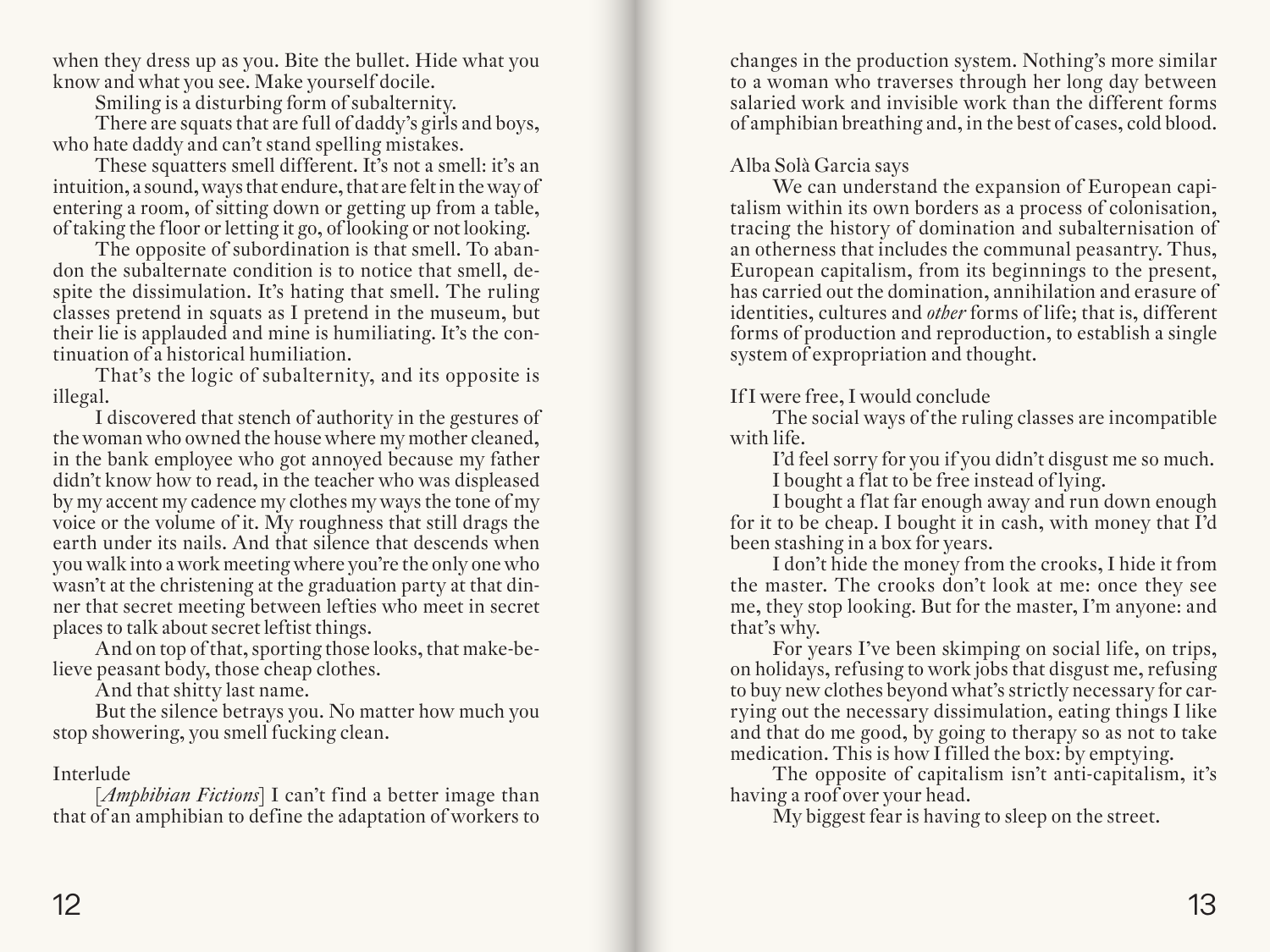My biggest fear is that my son ends up homeless because of a mistake I made. Due to a miscalculation of mine. For having bitten the hand that feeds me. For having spit in the master's face by writing as if I were free. I'm not prettier when I'm quiet, but I sure am safer.

You'd disgust me if I wasn't so afraid of you.



Notes for the Swamp [Cartographies based on María Ruido]. With fragments of *Cartographies of Diaspora* by Avtar Brah, ElectroClass by María Ruido, *Travesti. Una teoría lo suficientemente buena* [Cross-dressing: A Good Enough Theory] by Marlene Wayar, "Por la mar chica del puerto" [By the Small Sea of the Port] by Mayte Martín, *La memoria interior* [The Inner Memory] by María Ruido, *Ficciones anfibias* [Amphibious Fictions] by María Ruido, "Campesinos, punks y charnegos" [Peasants, Punks and Charnegos] by Alba Solà Garcia.

María Ruido, *Las reglas del juego* [The Rules of the Game], 2022 (video stills). HD video. Single-channel, colour, stereo sound. Duration: 40' 44''. Courtesy of the artist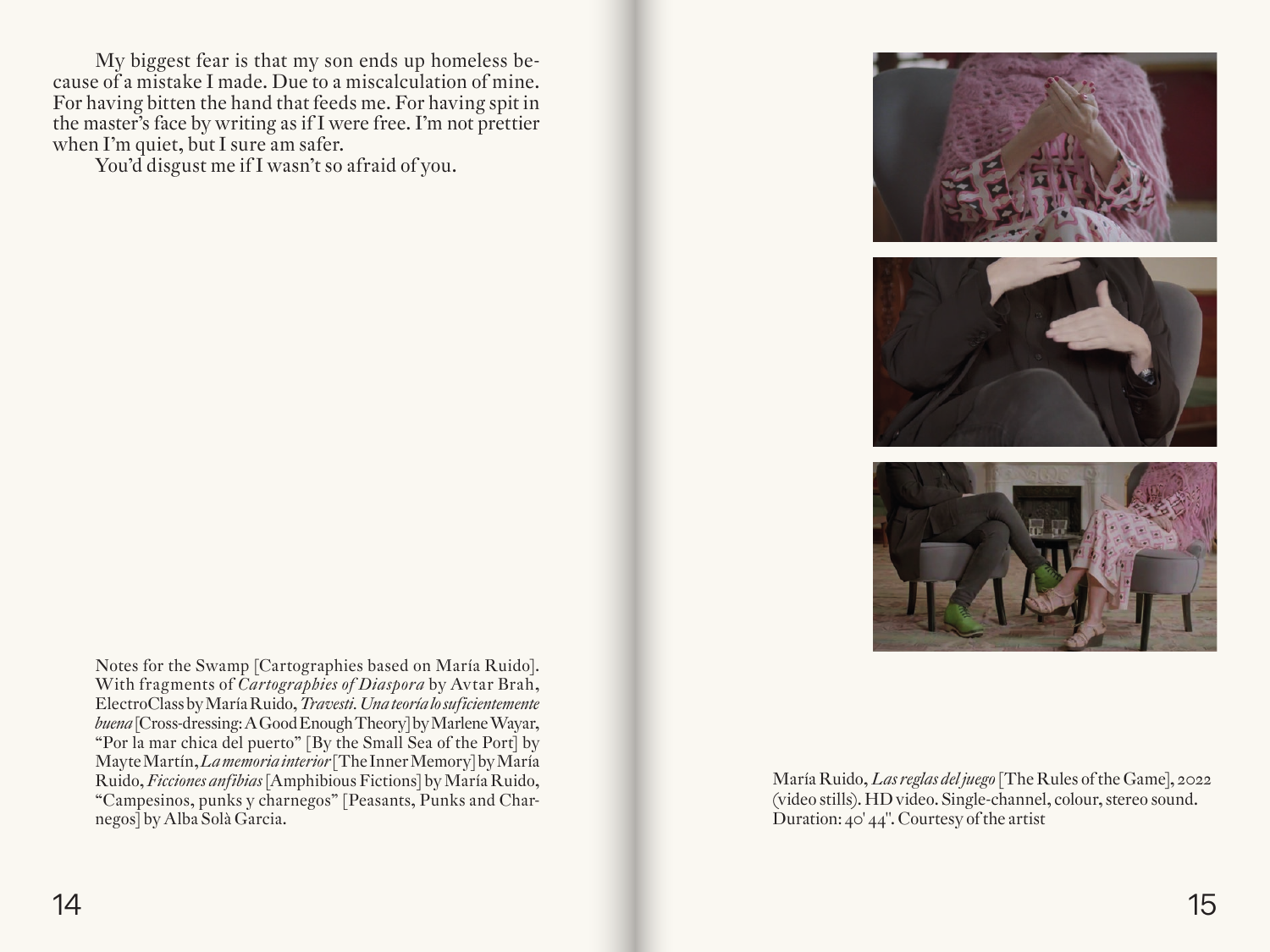

NO QUEREMOS<br>TRABAJO<br>QUEREMOS DINERO





María Ruido, *Tiempo real* [Real time], 2003 (video stills). HD video. Single-channel, colour, stereo sound. Duration: 43'. Courtesy of the artist and Galería Rosa Santos

María Ruido, *Ficciones anfibias* [Amphibious Fictions], 2005 (video stills). HD video. Single-channel, colour, stereo sound. Duration: 33'. Courtesy of the artist and Galería Rosa Santos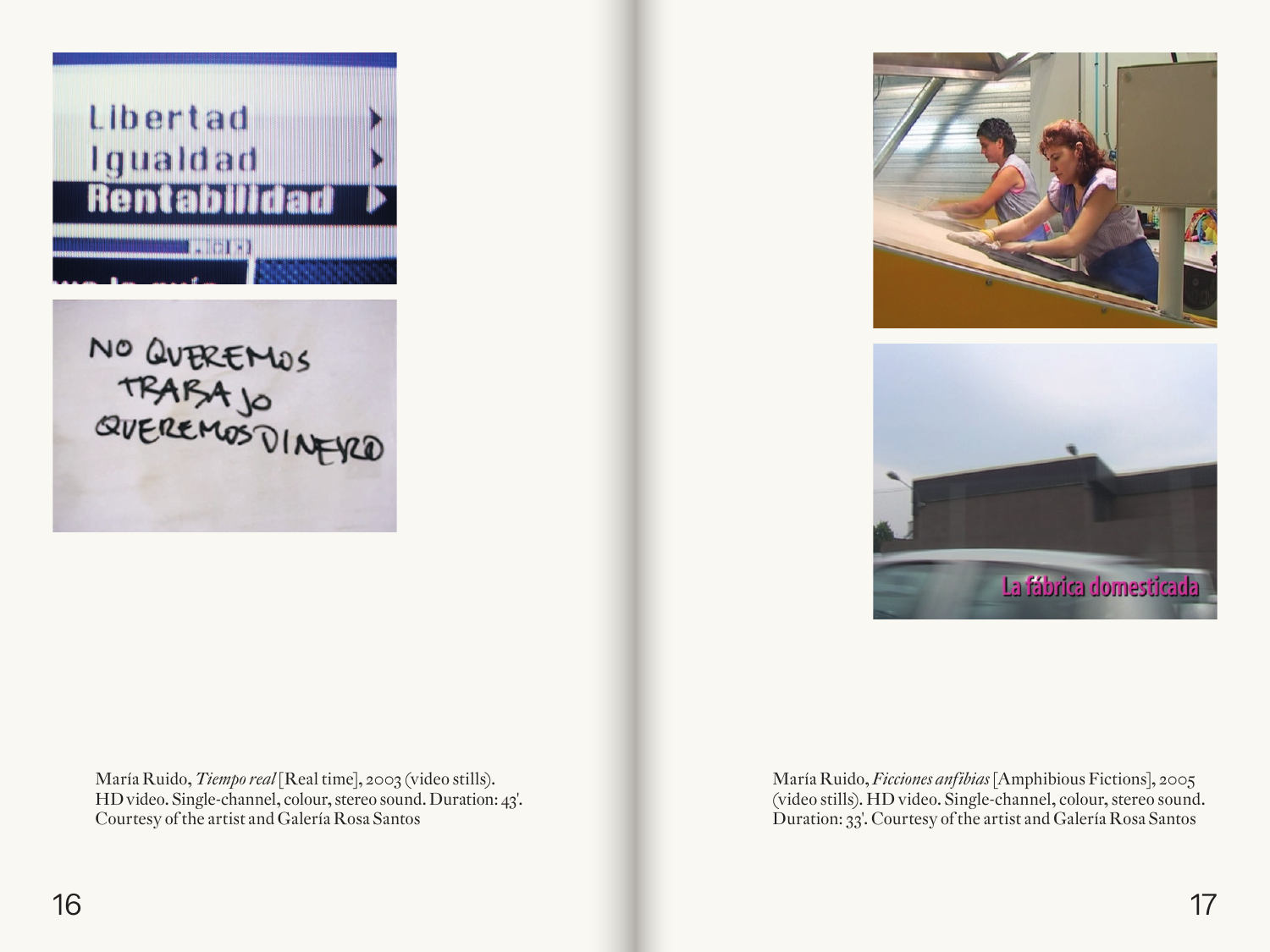

María Ruido, *ElectroClass*, 2011 (video stills). HD video. Single-channel, colour, stereo sound. Duration: 53'. Courtesy of the artist and Galería Rosa Santos

# WORKING DEAD: A SOCIAL RESEARCH EXPERIENCE IN THE MUSEUM

Valentín Roma

In early 2017, coinciding with the new artistic direction at La Virreina Centre de la Imatge, an entirely novel area of activity was begun at the institution. This involved situat ing social research at the heart of its activity, while granting it discursive and budgetary autonomy in relation to the cen tre's exposition projects and public programming.

A two-pronged notion fed this idea: on the one hand, it involved constructing a broad area of dialogue in the spectrum of Barcelona, with non-codified introductory practices; on the other hand, it focused on testing longterm forms of overflow, implying the introduction of other temporalities within an apparatus—namely the museum which has been historically programmed for the occasion and for gestures of higher-profile consequence.

Meanwhile, another of the fundamental parameters in play in that period was that these research projects would be done by teams with artists, activists and thinkers carry ing out significant roles. It was taken as a given that we find ourselves immersed in an excess of sectorial theorisation, amidst yet another wave of institutional critique which has now become excessively autistic, substituting ref lection on the roles of the museum in the public sphere for other dis quietudes regarding its nomenclatures, administrative wor ries and deeply-rooted systems of acclaim and occultation.

In this context, María Ruido, Marta Echaves and Antonio Gómez Villar were proposed to come up with a plan "to reconsider ever-worsening employment condi tions, and to analyse how the division of labour not only makes up our lives, but is intimately tied in to forms of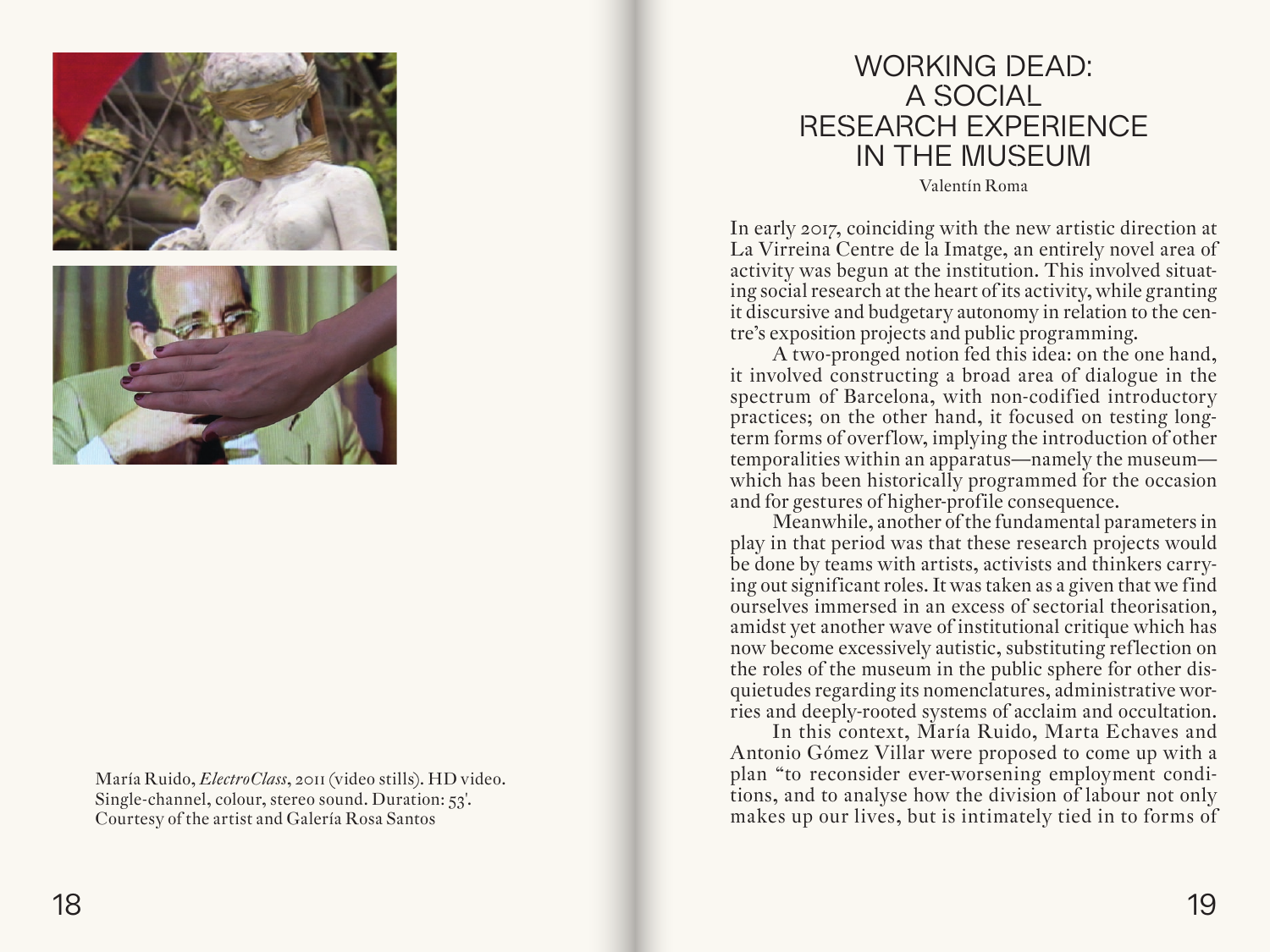governance that radically inf luence our existences," as they themselves expressed.

The result is *Working Dead: Post-Work Scenarios*, a research project that lasted for two years and had four public episodes. The first was on 28 September 2017, when the project was presented, together with the film *La mano invisible* [The Invisible Hand] (2016) by David Macián, based on the novel of the same name by Isaac Rosa, with the presence of the filmmaker and the writer.1 The second episode featured two seminars, on 21 and 22 March 2018, dedicated to the subject of *Trabajo más allá del empleo: producción y reproducción en la era del postrabajo*<sup>2</sup> [Work Beyond Employment: Production and Reproduction in the Era of Post-Work], with Matxalen Legarreta and Marta Malo de Molina,3 along with Las Kellys, Tonina Matamalas Ensenyat, Carme Gomila Seguí and the Agrupación Feminista de Trabajadoras del Sexo (AFEMTRAS).4 Finally, on 24 October 2019, there was the presentation of the book *Working Dead: Post-Work Scenarios*, a volume which prolonged the collection published through La Virreina for its research or social imagination production platforms.5 Rather than

1. See <https://ajuntament.barcelona.cat/lavirreina/en/research/working-dead-post-work-scenarios/151> and <https:// ajuntament.barcelona.cat/lavirreina/en/resources/working-dead-post-work-scenarios/173>

2. See <https://ajuntament.barcelona.cat/lavirreina/en/activities/work-without-employment-production-and-reproduction-post-work-era/266>

3. See <https://ajuntament.barcelona.cat/lavirreina/en/resources/work-without-employment-production-and-reproduction-post-work-era-1/268>

4. See <https://ajuntament.barcelona.cat/lavirreina/en/resources/work-without-employment-production-and-reproduction-post-work-era-2/277>

5. See <https://ajuntament.barcelona.cat/lavirreina/en/publications/arxivar-archive/172> and <https://ajuntament.barcelona.cat/lavirreina/en/publications/espectres-ghosts/204>

being an anthology of the materials developed until that point in time, it was a shared essay, with unpublished texts, interviews and conversations.6

What sort of summary might be made regarding this experience from an institutional perspective? First of all, it should be emphasised that it continues to be necessary to rethink the perimeters of the debate on working conditions, beyond the axes imposed by orthodox political thought, set up in terms of the dilemmas of right and left, neoliberalism or syndicalism. It is also worth referring to regulatory systems put into place by sectors like that of art, which in certain cases adopt the appearance of productive demands instead of being truly dissident ideologies in the face of labour.

In *Working Dead* and, I believe, in María Ruido's own artistic practice, as well as in the philosophical thought of Antonio Gómez Villar and the curatorial and investigative task of Marta Echaves, ref lection on class does not turn into an extra ingredient or a political dressing, constituting rather a critical feature articulating each of their respective paths.

For this reason, because the working class has broadened the foundation that previously articulated it, now being obliged (and especially certain generations) to face the conflict of the aspirational, that is, of declassing, and with it a process whereby other subjectivities are constituted, along with other interrogatives and forms of connection with memory and proletarian knowledge; and because nowadays we must somatise isolation, unite our vulnerabilities and find systems of collectivisation for our strength of work, the longstanding formula of art=life has clearly made manifest its roots in bourgeois repentance, while the new

6. See <https://ajuntament.barcelona.cat/lavirreina/en/activities/presentation-book-working-dead/405>; <https://ajuntament. barcelona.cat/lavirreina/en/resources/presentation-book-working-dead-escenarios-del-postrabajo/411> and <https://ajuntament. barcelona.cat/lavirreina/en/publicacions/working-dead/409>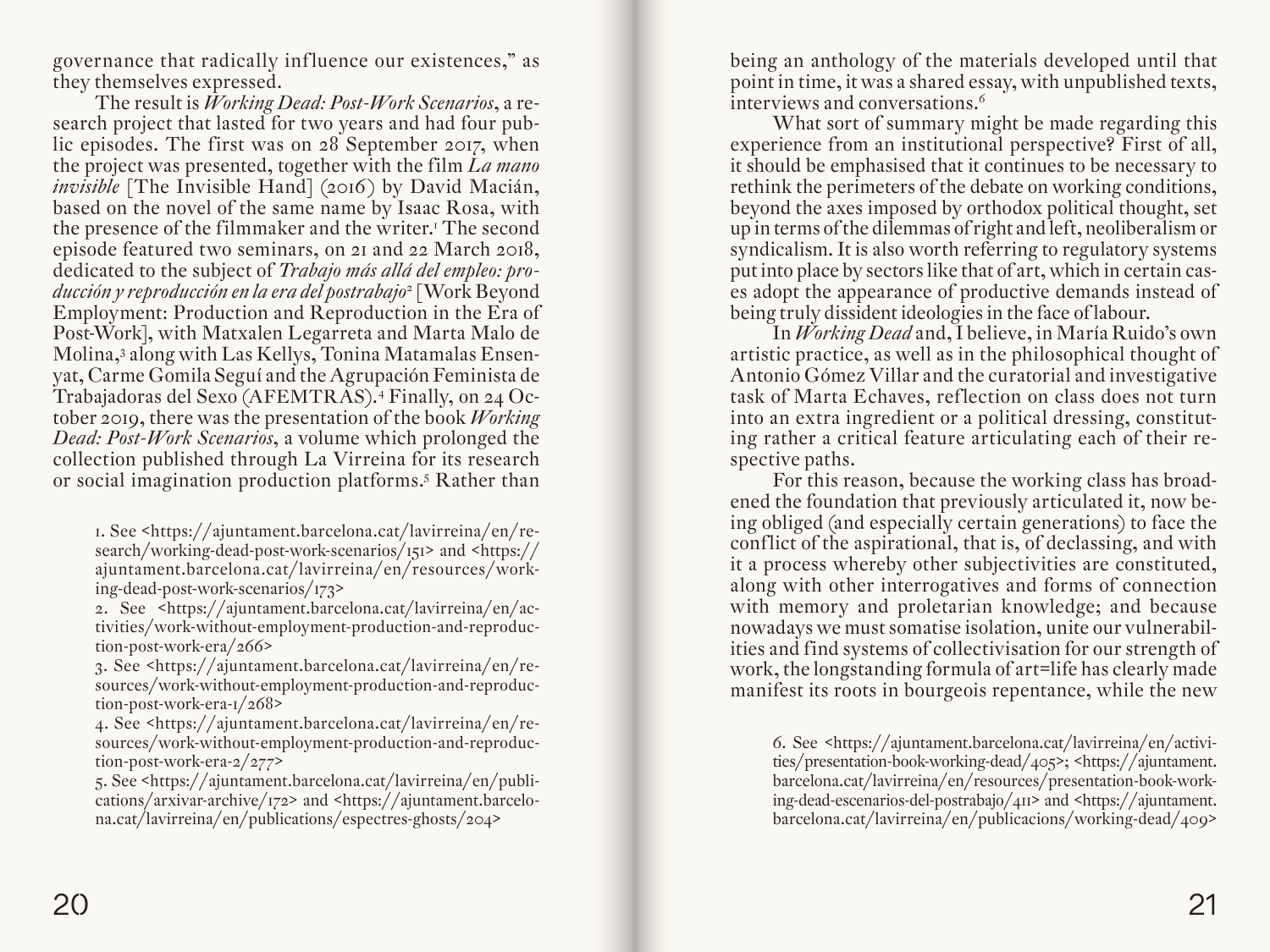sentimental middle classes—as the new governors, consumers and museum narrators—appeal to a certain emotionality with its own political antagonisms, delighting in the arrival of the revolution while at the same time being ideologically ashamed of it.

Proletarian thought and history still constitute a anomaly in museography. Institutional reinvention supplanted a genuine plan for transformation. Where urgent projects were required, instead there appeared sophisticated grammatical analyses which were only capable of detecting system errors. An intense task of recodification does not always imply a corresponding confrontational verve.

The question, therefore, is not whether the subaltern has a place in the Museum institution; it is whether the Museum apparatus can audit itself, converting itself into a parliament of the sensitive, or whether it is set up to engage its own transparency. The question, as the *Working Dead* project exemplified, is to what point "the cultural factory" replicates, in the model of contemporary capitalism, each and every one of the alienations, identification processes, discrepancy methods and hierarchies of other factories where those bringing news of ideological antiquity were employed, paraphrasing that memorable film by Alexander Kluge<sup>7</sup> on the necessarily beautiful and involuntarily unfruitful attempt by Sergei Eisenstein to express, in a film, Karl Marx's *Das Kapital*.

7. Kluge, Alexander. *Nachrichten aus der ideologischen Antike - Marx/Eisenstein/Das Kapital*, 2008.

# THE INNER MEMORY'

For a (thorough) look at the representation of (self )foreignness, the images of work and of absence

#### María Ruido

Mephistopheles: Cease with your brooding grief to play That, like a vulture, eats your life away. I'm not one of the Great; Still, if through life you'll go with me, In that case I'll agree With pleasure to accommodate You, on the spot belong to you. I'll be your comrade true And if to your liking I behave, I'll be your servant, be your slave! Faust: And what in turn am I to do for you? Am I to write with graver, chisel or pen? The spoken word dies forthwith in the quill; Leather and wax remain our masters still. Mephistopheles: With one wee drop of blood you sign your name. Oh, trust me who for many a thousand year Have chewed this crust of sour taste. I'd think you'd let yourself be taught. Associate you with a poet; then, in thought, You leave the gentleman full sweep, Upon your honoured head to heap Each good and noble quality. Life is short and art is long. Faust: Life's wildering whirl be mine, its painfulest enjoyment, Enamoured hate, and quickening annoyment. My bosom, of all thirst for knowledge cured, Shall close itself henceforth against no woe.

1. Original script of María Ruido's film *La memoria interior*  [The Inner Memory], 2002.

—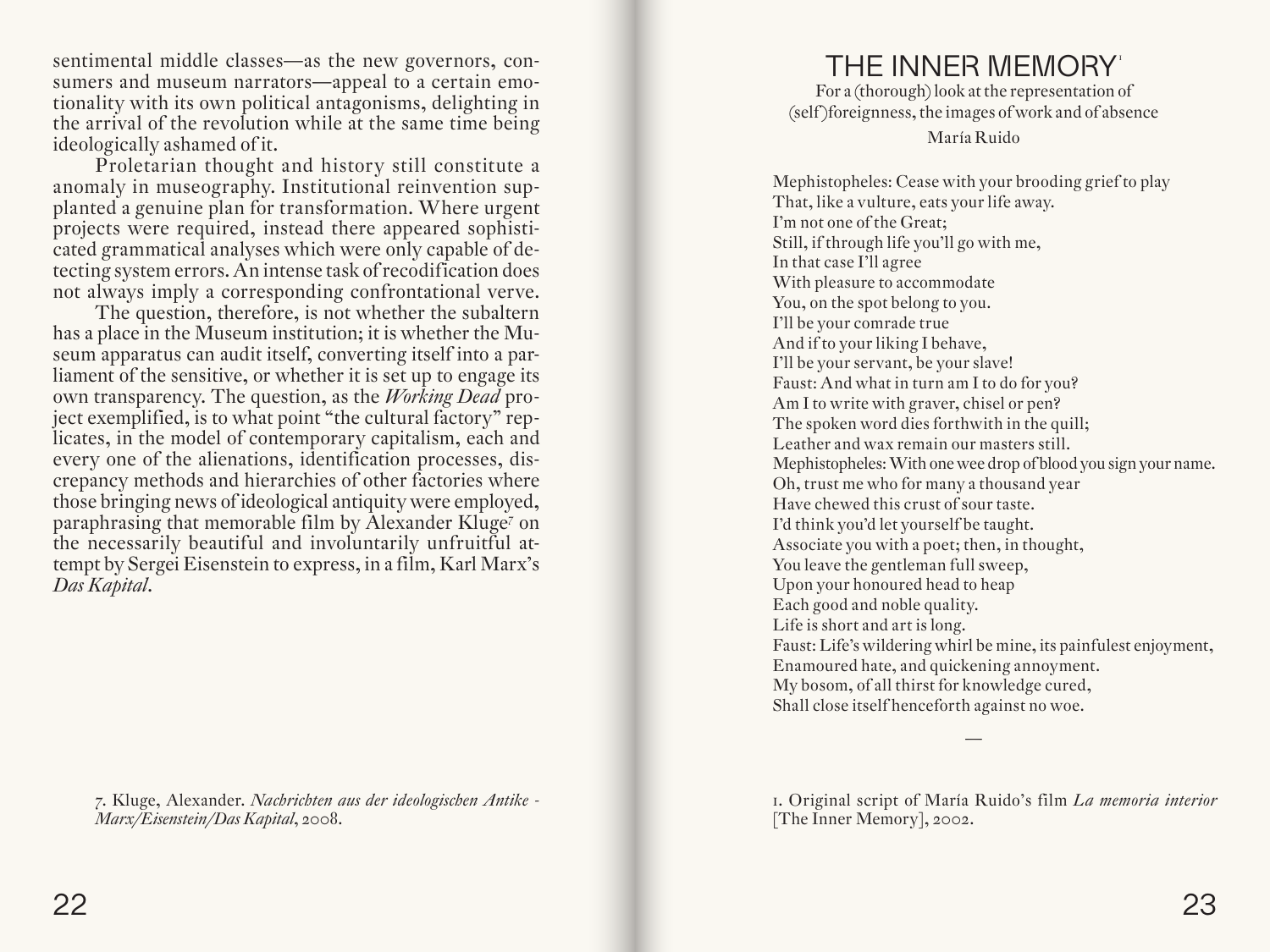Memory and oblivion are mutually bound, both are necessary for the complete occupation of time.

Memory's duty is the duty of the descendants, and has two sides:

remembrance and vigilance, to find in the everyday the shape of the unnameable.

But the official memory needs monuments: it aesthetisises death and horror.

#### (Voice)

Memory is imperfect, it is selective, forgetful.

Only our bodies, registered passers-by, keep the sour taste of the price of the justest dreams.

The importance of the numbers of the Spanish emigration to some European countries such as Germany, France or Switzerland between 1959 and 1973 is well known. The conjunction of a surplus work force in Spain (and in other countries in the South) and a strong demand for unqualified workers in these countries, immersed in a period of economic growth, together with the abandonment of a restrictive migratory politics and of the so-called autarchy, resulted in an abundant flow of work force destined to Europe.

I have now made this trip to become the subjects of history, against its history of the subjects, to arrest our look at the unpunished and intransitive look of the statues.

Between 1963 and 1966 my mother packed chocolate in a factory near Hamburg, however, she never knew the Baltic.

I was born in between continental trips, and learned fast: amnesia of the past, amnesia of the future. Amnesia forced on those past decades.

Between 1970 and 1987 my mother and my father worked for the Deutsche Carbone in Kalbach (Frankfurt) manufacturing pressed coal pieces.

The politics of memory, the political memory: I have made this trip, an experience of memory, to meet the memory of my experience, the anaesthetised memories of those who have forgotten so that I can remember. For an inner look, prior to its words cast on stone.

(Interview with Dolores Ruido and Manuel Lopez)

—And that, what year was that, mom?

—Ah, I don't remember any longer what year that was. It's been a long time.

—January the eight of 63.

—And you were there until when?

—I was there three years. I came back home because my father died, and spent here three months. And afterwards Fina came back with me.

—At the end, how long were you there for? You (mom) much longer.

—Between the other factory and this one, I had twenty-one years and a half, but they took off the three months that I spent here, which I didn't pay for and which I should have paid for.

—And you, dad, eighteen, more or less?

—I was there from May 70 until 86, November or December, when we came back.

—And then you left again.

—So then it was too much family, and because of it Miss Pilar (the village teacher) told you to leave, isn't it? But it must have been hard there, to endure all year long until vacation, missing the land and the children. Maria, she was so little.

—Yes.

—To be there, so far away from the children.

—Yes.

—And didn't you ever think of taking us with you over there?

—No. I thought of taking you there. You alone. But it was too much trouble, because one had to, not being able to speak, that makes everything harder.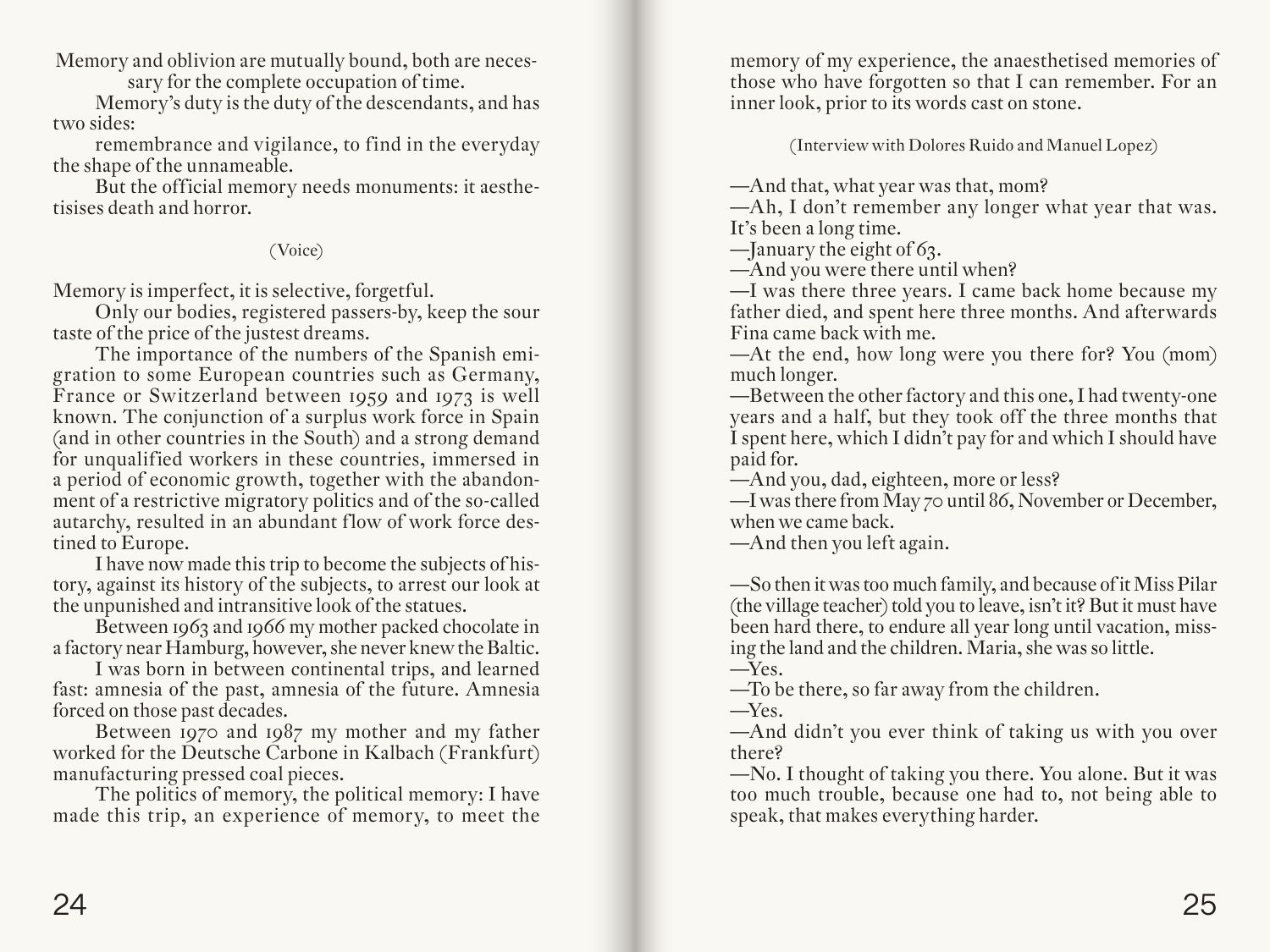—But, over there, most of the people who went took their children with them.

—Yes, many people took the children there, the family, but.

—It was just the Andalusians, who took their families.

—Only the Andalusians?

—The Andalusians, those from Madrid, well… as they could.

—Were they grown already?

—They had nothing, so they took them, because they had nothing here in Spain. Not a house, nothing. But we always wanted to come back to our land, so we saved for it.

—Ah, world, world, how you turn and turn.

—You are the ones who turned and turned. Because it was very hard to leave, but thanks for that, these little ones were able to study.

—That's why we were there. Our interest in it. They were going upwards, and we took away (money) to send over to them, sometimes we sent everything we earned to them, and sometimes we shared it with them.

—There were times when we sent this one up to 700 marks to Coruña, where were you, in Santiago?

—In Santiago.

—But did you come back with the retirement or before getting the retirement?

—We received from over there a rent of two hundred thousand or more pesetas every month.

—At the beginning, of course.

—That was a lot of money.

—But then we got regular retirement.

—Then it was less, wasn't it?

—Regular retirement came, and they would send us what was ours, but during that time the money came in very well. And the factory gives us more than ten thousand pesetas a month (each). She was there for twenty years, and I was there eighteen, and I get more than her.

—Well, if that had been nowadays, it would have been better not to leave, wouldn't it?

—Oh, well, if we weren't getting paid our retirement, it is the same as before, because now we get more than two hundred thousand pesetas every month, but one year you sell the potatoes a little better, and another- last year Sindo sold 34 or 35.000 kilos at 3pts. What is that!

—

Workers are deviated from their revolutionary objective. Moreover, their decline as a class has been designed: consumers of products, home owners. For the first time, they have the possibility for their sons and daughters not to face the same tiring and destructive jobs that they faced. Class becomes a place one wants to abandon. And for what reason wouldn't they want to abandon it? Why should they try again, after having swallowed so many defeats?

> (Interview with Cristina Scheller, Union Secretary of Carbone A.G.)

—How many workers are at the moment in Carbone?

—In total, factory and office workers together, three hundred and twenty-seven.

—How many of them are foreigners?

—There are around one hundred and forty foreigners.

—And, what we were talking about before, right now there is no more hiring.

—No one is admitted. They have enough people and they don't take anyone in, not even Germans, or foreigners, absolutely no one. They only admit assistants from other companies that hire people temporarily, at vacations.

—What does your work in the factory, as the union representative, consist of? Do you act as an intermediary between the workers and the firm?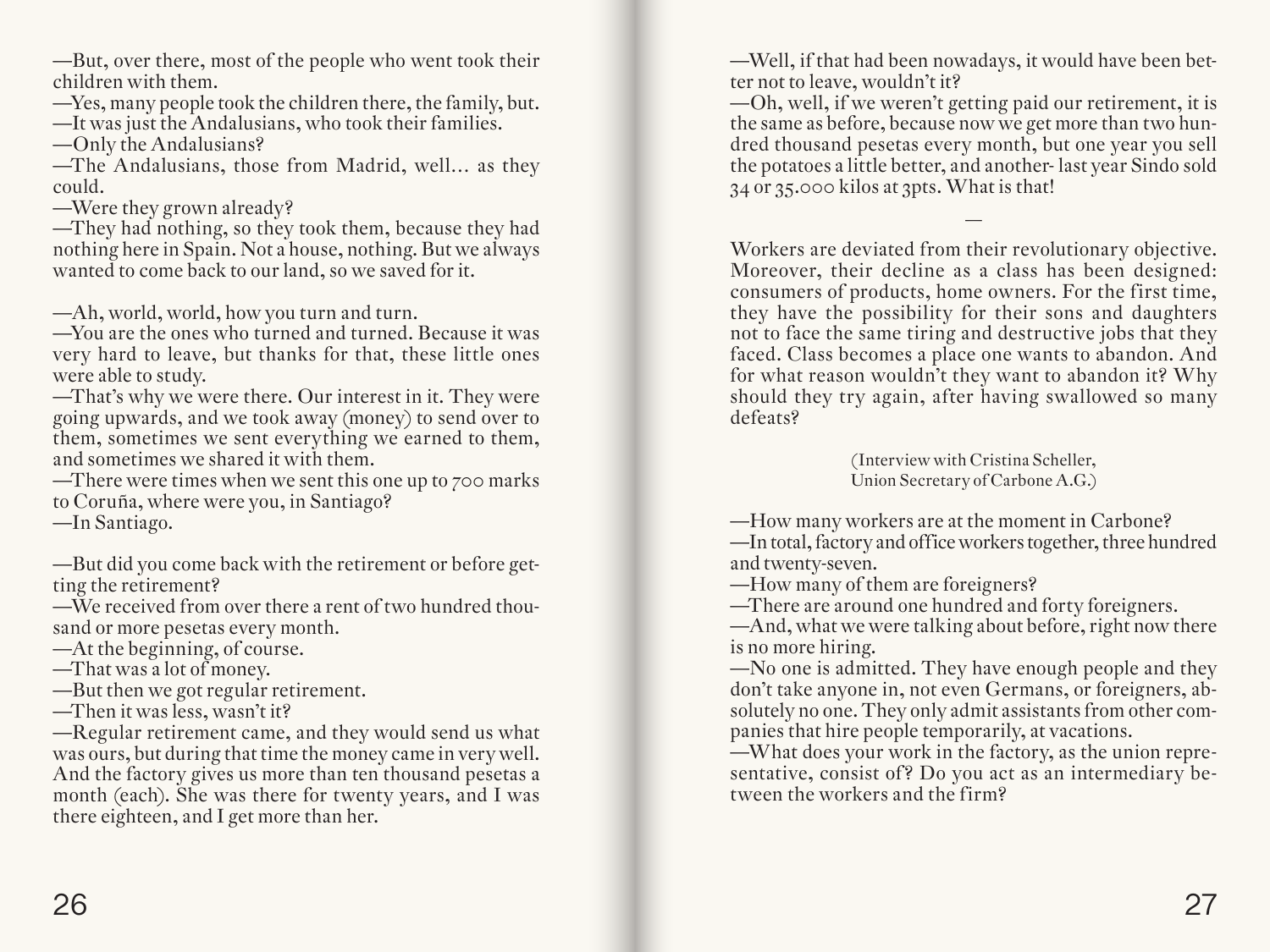—All the problems we have are put on the table, and she resolves them as best she can.

—But is there only one union in the factory?

—She is the union representative, the secretary.

—Of the company's union, but, aren't there any other unions?

—Here, in the factory, there aren't. But in Frankfurt, at headquarters, when there is a reunion, a person from the Metal Union comes to listen to our problems, and if anything can be done, to solve them.

—This firm belongs to the Metal Union?

—Yes. It is part of the Metal Industry.

### (Voice)

Even though I dreaded parents' reunions at school, even though later I would resent your internalisation of the firm's paternalism and of the life at the barracks, I have always known who I was, where I came from. It is necessary to have an attentive self-control, to avoid being the object of external control, of pity or charity: get on, don't fall, go by yourself to the doctor, don't get any debts, don't ask for the impossible. And all that fear, and that rage that you have gone through. All that fear still lives inside me. Today, from my work, I think of how to make your work visible: the production of history, the history of production.

How to imagine the factory today? How to represent the black dust, and the quiet, because fatigued, dressing rooms, and the scarcity of words during twenty years?

How to make you understand that we work already when we don't work, that we honour your memory when we withstand precariously? How to make you comprehend that work hasn't made us free? And all the contradictions, and all the difficulties of being the smallest, of being a woman and of not being up to the expectations.

All your efforts were directed at changing our future, and the changed future rose between us like an unsurpassable distance: mother, I will carry with pride the legacy of your little treasures to tell you that which I have never told you.

—

It is banal to say that memory is a lier, it is more interesting to see in this lie a form of natural protection that can be governed and modelled. Tales of the other, of the stranger (foreigner) in me.

> (Interview with Ramona Costa, Eugenio Costa, Vito Raimondi and Benito Costa)

—Foreigners. You get here, foreigner. The Germans have come, and that hurts, because they treat you like…

—Well, they treat you normally.

—Yes, but it hurts, because they say that word. They don't say family, neighbours. Here come the Germans.

—There is the German.

—And that hurts, because inside, you feel Spanish, normal, Spanish. And then they come and say that. Foreigner there, foreigner here. You don't have a choice. Like a gypsy. You don't have anything positive.

—Foreigner here, foreigner there. Because there isn't anything else.

—At the beginning there were more of us Italians, Spaniards, Greek, and also a few Portuguese.

—And Yugoslavs… they don't make any trouble. We were fine in the barracks…

—Those were wonderful times.

—Yes, it was good, very good.

—Because you were better friends with the workers here in the factory, because you lived with them, it was all more together.

—More family-like.

—You had problems and you talked, and you straightened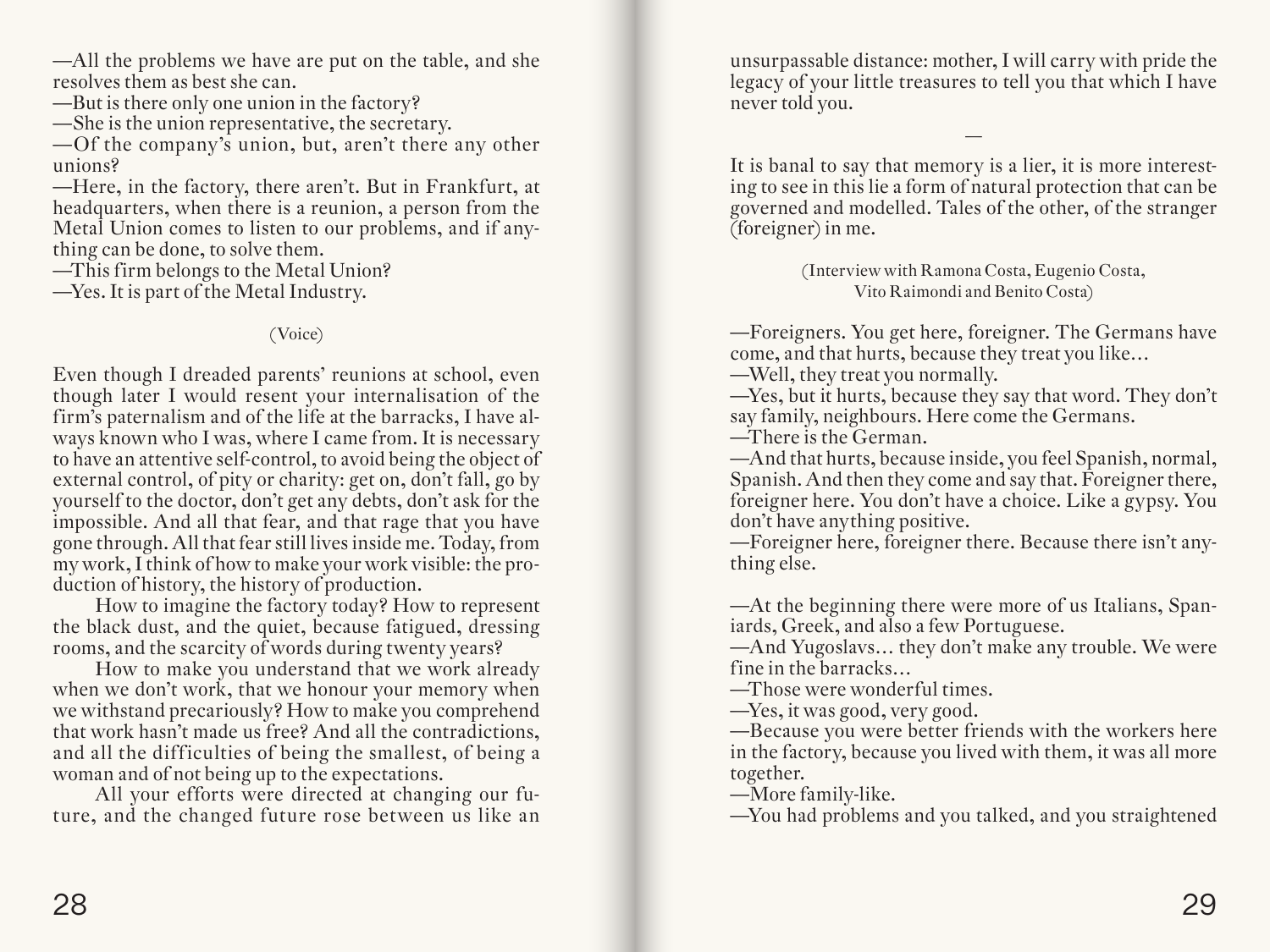it out, but today, that was cut off, it is less family-like, each is independent.

—Now, each one works for herself.

—Independent, and it is not like before anymore, do you understand? Before, when you were in the barracks, you knew Italians, Spaniards, Greeks, there weren't any Turks. —One.

—Only one.

—Yes, a woman.

—And very few Portuguese. Back then there were three or four countries, but we understood each other well.

—But all of them European.

—What do I know, you shared what you had like siblings.

—Well, because we lived together, like a family.

—Together.

—Here, if you don't work, no one gives it to you, do you understand?

—Well, I think that the German state, I speak better Italian, to express myself better, I think that it does a lot for the foreigner, but right now, if there aren't two of you working here in Germany, it is very hard to live. Because, before, thirty years ago, you could live with only one person working, one lived better, but now, there has to be two people working, to pay the house, life here.

—It is expensive.

—It is very expensive… one can live here alone… only the person who comes, I don't know, from Albania, or Russia, where they don't have anything, just like the Albanians go now to Italy. One does not live like one used to.

—My thought was, we had bought the house… But the house is over there. And we are here, when we go on vacation, we go for one week.

—To clean up.

—then, another week and somewhere else. (The house) is just for sleeping a couple of days, it is a bit sad, and you think, you think a lot. But, what can you do?

When I tell my son about leaving for Italy, him, for vacation, but not for staying.

—Public, yes, but we are very happy. They treat them well. Besides, over here, every two or three months, there is a parents' meeting with the teachers. Because, over here, there is one teacher for math, it is not the same one for all. There is one teacher for biology, one for chemistry, each teacher…

—Over here in Germany families move around, do you understand? And, in Spain, families, when certain occasions arrive, get together.

—Yes.

—Same in Italy.

—Because I remember when we were children, before coming to Germany, we would all get together at my grandmother's house. My grandmother's was the main house, and we would all be there: uncles and aunts, cousins, nieces… the whole family. We could even be 25 or 30. We would set up the tables and chairs in the farmyard, and there it would just be singing and drinking. And the children would be playing. I remember that, I was just a kid.

It is very different. Look, one thing is to tell you about it, and another thing is to live it, do you understand? And it is not just one year, it is many years. And you accept this over here, and you have to forget about over there little by little, and I would want my son to remember, about over there, what was left behind, do you understand? But it is difficult, because my family is over here, and I don't go over Christmas to Spain, for him to get to know it, because I would break my family's friendship, do you understand? Because over here, we all get together, either at my mother's house or at my house. It is three of us siblings and we are all there, as late as

<sup>—…</sup>no, to the sea.

<sup>—</sup>Oh, the sea.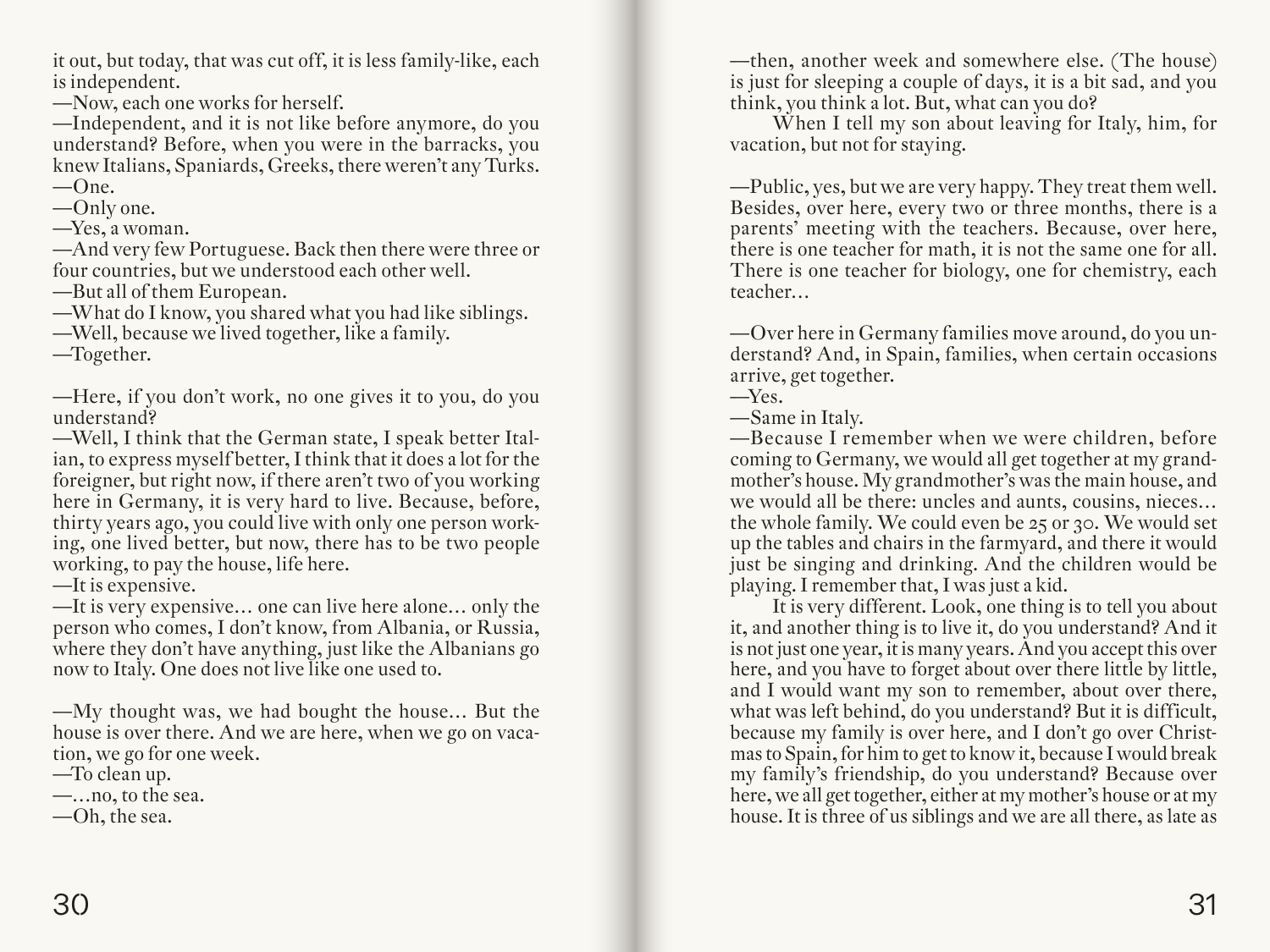we want. And for New Year's Eve we go to the dance, and we enjoy it over there.

—Until five in the morning.

#### (Voice)

The official planning of a politics of migration was the provisional. A strategy that, apart from articulating a mechanism of temporal adjustment to the state work market, it favoured the acquisition of foreign currency with which to finance imports.

Spanish emigration to Europe (1959-1973). Admitted final numbers: two million workers.

Dear children, double point, just two words to tell you that we are well. The letters with photographs came and went: my first bicycle, the birthdays, the first family vacations, the knitted dresses that you sent me.

I didn't understand then why you insisted on writing in Castilian. The break-up grew with the distance, feeding on our efforts.

We changed in your absence, to the point of becoming complete strangers, but the fiction of progress was almost perfect. We were strangers for you who lived among strangers, those you despised in order to save your little distance of less different among the different.

Today, when I get home, I feel a stranger; I am already a stranger, as a condition, as a debt.

How to retrieve all that absence of the time of the photographs? How to finish with the silence and the TV on at all times so as not to ask? I have lost your words in acquiring other words: I remember your sudden illnesses right before every trip, the little traps and humiliations of the borders, and I start to walk among emigrants who still are.

To receive, not to look for. To wait until the instants come to me, to speak from my body, from the bodies of others, the only one of possible spaces in which to reconstruct the history learned at university, in the monuments.

This is a trip filled with faith, with analogies and chance: more than twenty years ago I was here, and now I return to speak about it, to take those images which fed this memory of oblivion: the factory is smaller than in my memories, the Bergstrasse busier, the Central Station.

I have made this trip because I have the duty of memory, and the necessity to tell our history which is also the History.

#### *Texts*<sup>2</sup>

Goethe, Johann W.: *Faust* (1808) Auge, Marc: *The shapes of oblivion* (1998) Walkerdine, Valerie: "Subject exchanged without prior notice: psychology, postmodernity and the popular" (1996) Marker, Chris: *Inmemory* (1998) Kristeva, Julia: *Strangers to Ourselves* (1988)

#### *Images*

S. Eisenstein: *October* (1927) *NO-DO* (Spanish Documentary News) (1964)

#### *Music*

W.A. Mozart: *The magic flute* (1791) Ignorant, Anton: *The right to copy* (1999) Valderrama, Juanito: *El emigrante* (1959)

2. Texts, audiovisuals sources and music cited according to the author's original manuscript.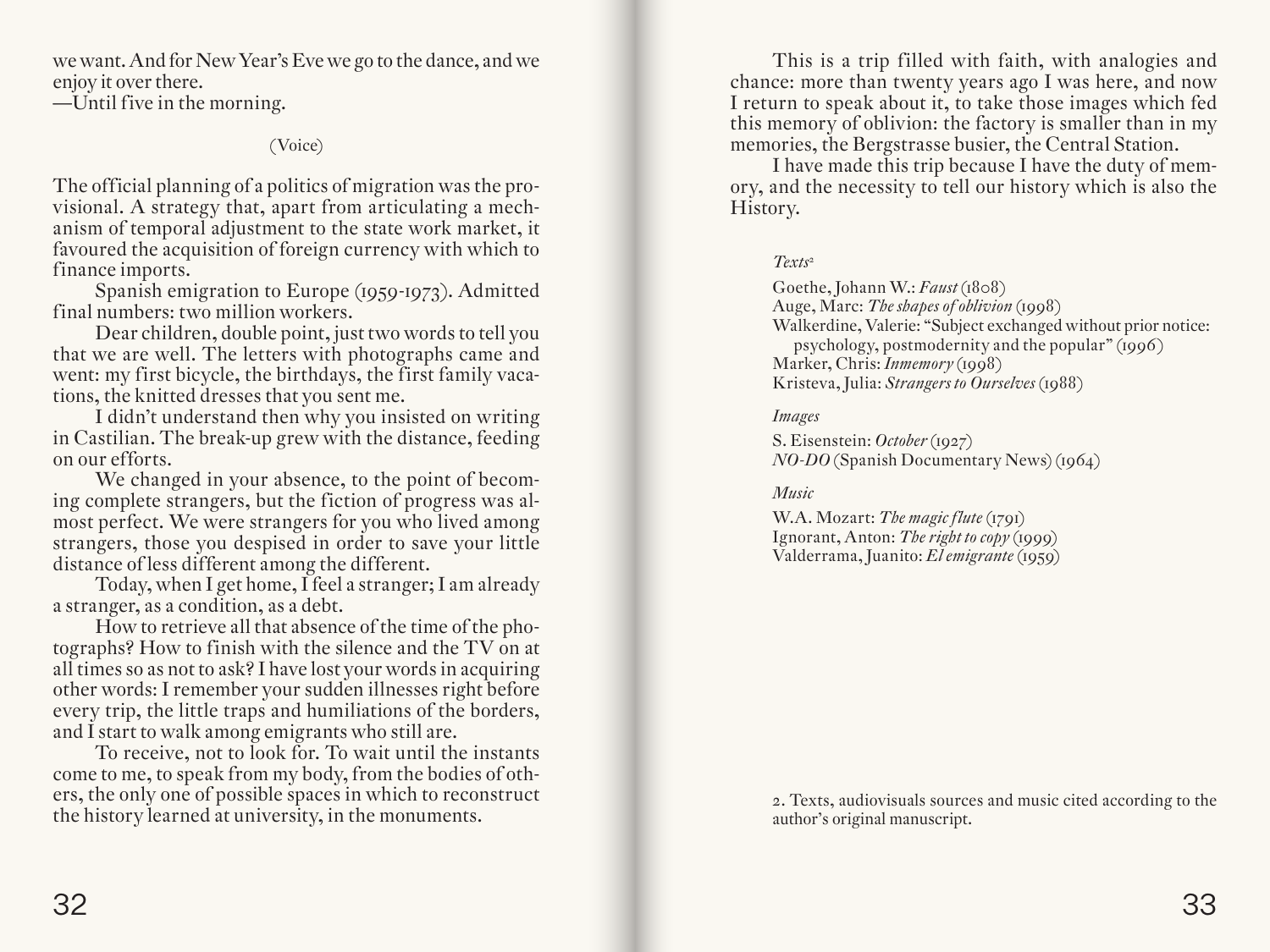



María Ruido, *La memoria interior* [The Inner Memory], 2002 (video stills). Hi8 video. Single-channel, colour, stereo sound. Duration: 33'. Courtesy of the artist and Galería Rosa Santos

*The Rules of the Game* María Ruido

From 17th March to 4th September 2022

*Organization* Es Baluard Museu d'Art Contemporani de Palma

*Director*  Imma Prieto

*Curator*  Imma Prieto

*Exhibition Coordination* Catalina Joy Beatriz Escudero

*Registrar* Soad Houman Rosa Espinosa

*Installation* Es Baluard Museu

*Insurances* Correduría March-Rs

*Graphic design* Hermanos Berenguer

#### *Texts*

Imma Prieto. Director, Es Baluard Museu d'Art Contemporani de Palma Valentín Roma. Art historian and director of La Virreina Centre de la Imatge María Ruido. Artist, filmmaker, researcher and teacher Brigitte Vasallo. Writer

*Translations* la correccional Rosa Nogués

*Print* Esment Impremta

© of the present edition, Fundació Es Baluard Museu d'Art Contemporani de Palma, 2022 © of the texts, the authors © of the works, María Ruido, 2022

*Acknowledgments* Casa Museu Can Marquès, Palma Galería Rosa Santos Nieves Barber Brigitte Vasallo

*In collaboration with*



ISBN 978-84-1883-37-6 DL PM 00128-2022